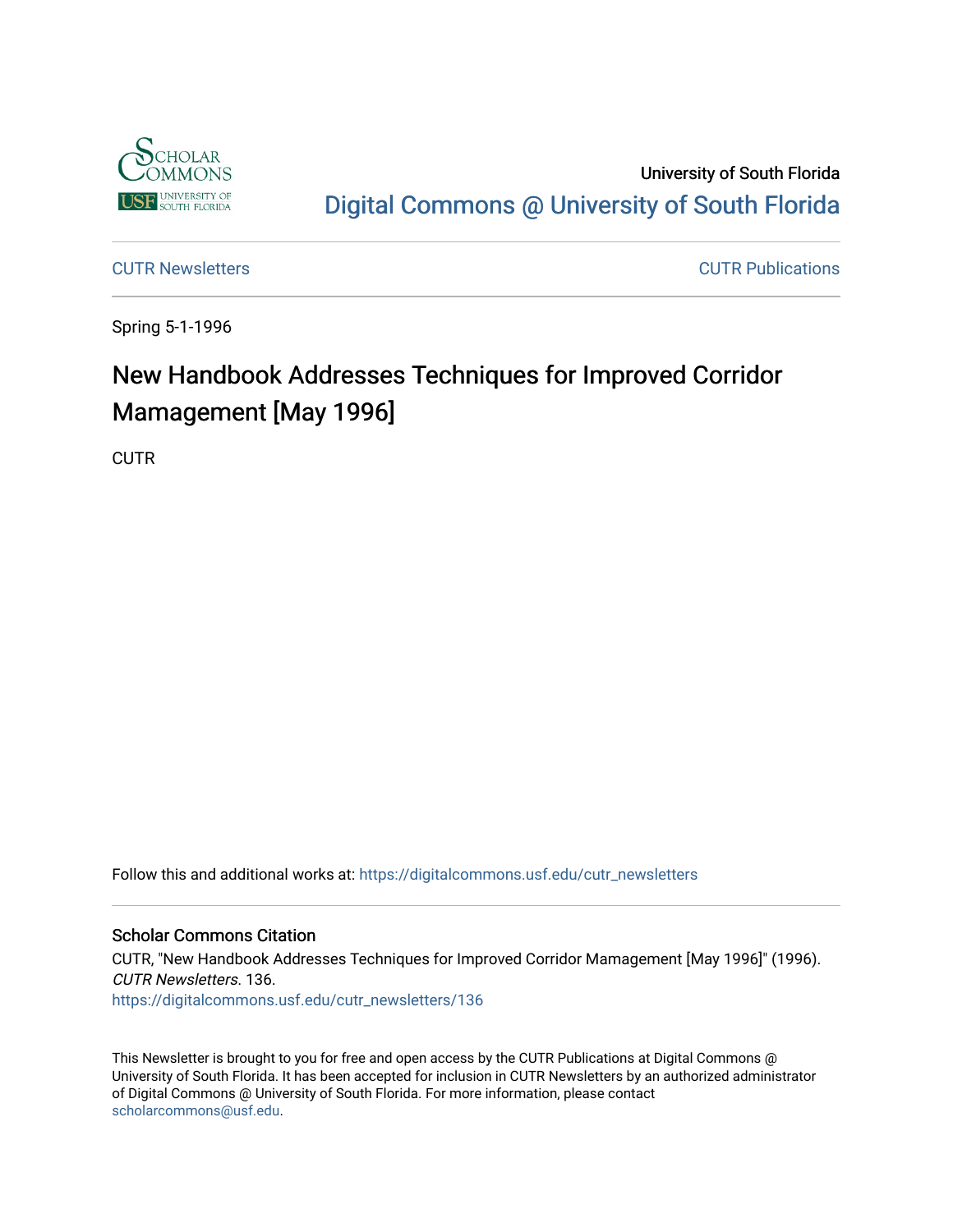# **New Handbook Addresses Techniques for Improved Corridor Mamagement**

The challenge of managing corridor development and preserving rightof-way lies in the dynamic interaction between transportation and land use. A problem associated with early reservation of corridors is uncertainty of the actual location of the alignment and whether the facility will ultimately be constructed. In the meantime, new development may foreclose opportunities to expand or interconnect roads where needed.

To address these issues, CUTR has prepared a guide entitled "Managing Corridor Development: A Municipal Handbook." The handbook is intended to assist metropolitan planning organizations, local governments, and the Florida Department of Transportation (FDOT) in their corridor management efforts. It reviews best practices in corridor management, including case studies in Florida and other states, and contains summaries of techniques for right-of-way reservation, right-ofway acquisition, and access management.

The guide also addresses legal considerations in administering corridor management programs and the latest guidance on avoiding a regulatory taking.

## **What is corridor management?**

Corridor management encompasses *right-of-way protection* and *access management* and involves the application of measures to:

- prevent or minimize development within the right-of-way of a planned transportation facility or improvement, and
- preserve the safety and efficiency of existing facilities through access management.

Florida planning law defines corridor management as "coordination of the planning of designated future transportation corridors with land-use planning within and adjacent to the corridor . . ." (Ch. 163.3164[30], F.S.). Stated purposes are "to promote orderly growth, to meet he concurrency requirements of this chapter, and to maintain the integrity of the corridor for transportation purposes."

# **Why is corridor management important?**

Land for new roads and highways should be set aside as development occurs. If not, the corridor may be lost to development and a new location must be found. In turn, plans need to be redrawn, project development is delayed, administrative costs go up, and inflation consumes more of the budget. The corridor may also be forced into more environmentally sensitive areas that could otherwise have been avoided, thereby increasing environmental damage.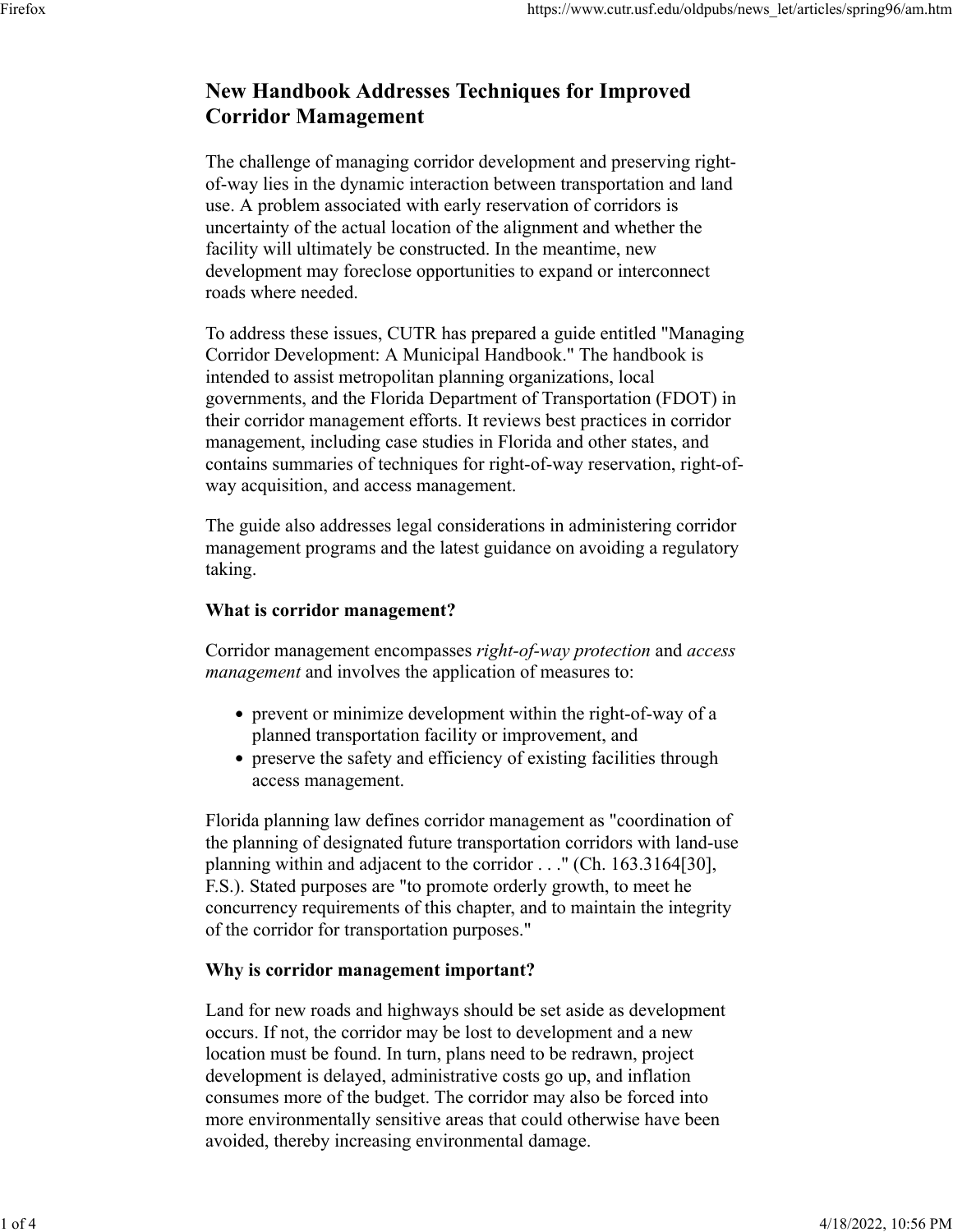Allowing development in planned rights-of-way also increases damage to homes and businesses and corresponding costs of acquiring right-ofway. The costs are highest in Florida s growing urbanized areas, making it difficult to keep pace with the need for transportation improvements. (In 1995, FDOT spent \$303.5 million on rights-of-way.) After the facility is built, inadequate management of land development and access can consume roadway capacity earlier than intended, cause safety hazards, and increase the need for costly improvements. As accessrelated accidents increase, so do the costs to society of property damage, personal injury, insurance, litigation, and lost wages and productivity.

# **1995 legislative changes**

Florida has engaged in right-of-way preservation efforts since the 1980s. In 1995, the Florida legislature amended state transportation planning law (Ch. 337, F.S.), as well as the growth management act (Ch. 163, F.S.), adding new language related to corridor management. The amendments replaced the term "corridor protection" with "corridor management" to reflect the desired emphasis on providing for compatible development along designated corridors, as opposed to strictly limiting development.

The amendments also promoted an expanded local role in right-of-way preservation through designation of state highway corridors in local comprehensive plans. In addition, local governments were authorized to adopt transportation corridor management ordinances to manage development along designated corridors.

For designated state highway corridors, local governments are responsible for notifying FDOT before approving any rezoning, building permit, subdivision change, or other permitting activity that would substantially impair the future viability of the corridor. However, the legislation provides that local governments will not be held liable for failing to notify FDOT under this section. When FDOT is notified of pending development approval, it will determine whether to purchase the affected property or to initiate eminent domain proceedings.

Early acquisition of land within a mapped future corridor can be achieved in several ways, without jeopardizing federal funding for the roadway. Advance acquisition may be possible if an opportunity arises wherein the property owner wishes to sell the land for a negotiated purchase price. Imminent development in the corridor may create the need for protective buying (although this does not guarantee the specific alignment of the faclity). Or hardship acquisition may occur in cases where a property owner can demonstrate that, due to health or financial circumstances, remaining on the property would pose an undue hardship.

According to statute, transportation corridor management ordinances are to establish regulations and procedures to preserve and acquire needed right-of-way and protect future transportation, including the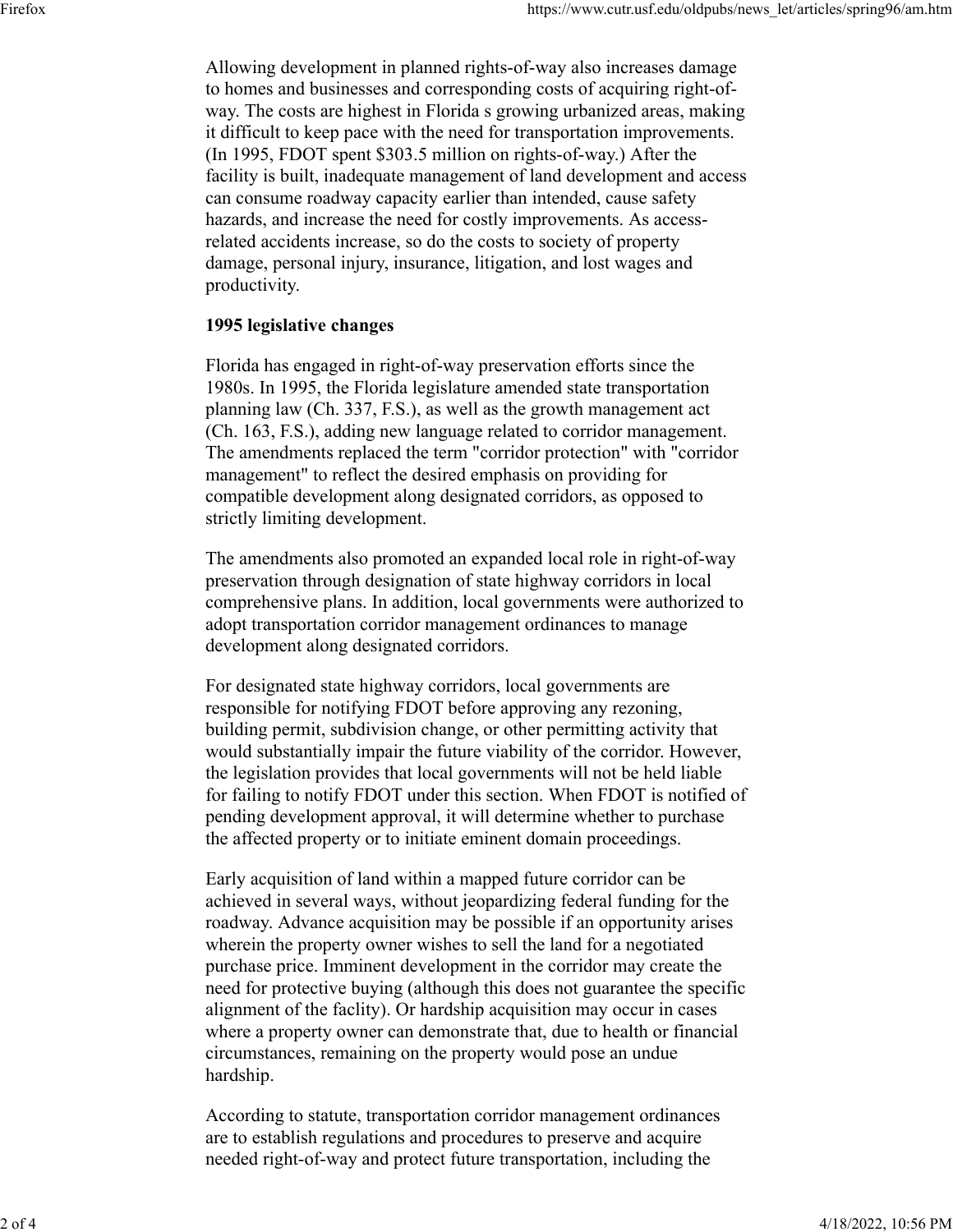#### following:

- criteria to manage land uses within and adjacent to the corridor
- restrictions on residential and nonresidential construction within the corridor
- uses that are permitted within the corridor, such as interim uses that allow some economic use of land until it is needed for construction
- a public notification process for notifying affected property owners of the corridor designation, and for notifying the Florida Department of Transportation of development activities that would substantially impair the future viability of a state corridor
- a process for intergovernmental coordination to facilitate consistency and collaboration among jurisdictions that share the facility

This policy shift was designed to encourage closer coordination between FDOT and local governments on preserving right-of-way for planned facilities. It was also a logical outgrowth of court opinions supporting corridor management efforts in the context of local comprehensive planning and growth management programs. Past efforts by the state to protect right-of-way through state official maps had been found unconstitutional (*Joint Ventures v. Florida Department of Transportation* [Fla 1990]).

Local governments have authority to guide and manage land development and can apply a variety of mechanisms not available to states to assure adequate flexibility in administering the program and thereby avoid unnecessary hardship on property owners. In addition, as indicated by the Florida Supreme Court in P*alm Beach County v. Wright* (Fla.1994), providing transportation facilities to serve land development is essential to the ability of local governments to plan for future growth.

### **Managing corridor development**

Corridor development can be guided and managed through a variety of mechanisms. Local governments manage development along new and existing corridors through land use plans, zoning, and subdivision regulations. Local staff can work with applicants during development review to explore opportunities for preserving future right-of-way or improving access through changes in subdivision or site design.

Additional tools include thoroughfare and corridor plans, access management, maps of reservation and associated ordinances, and voluntary and mandatory dedication.

Maps of reservation establish the locations of future rights-of-way and guide the subdivision of land to ensure that new plats confrm to the existing and planned road system. The map is also tied to the five-year acquisition and funding schedule of the capital improvements program and may be extended and amended as needed. As such, it is both a planning and programming technique.